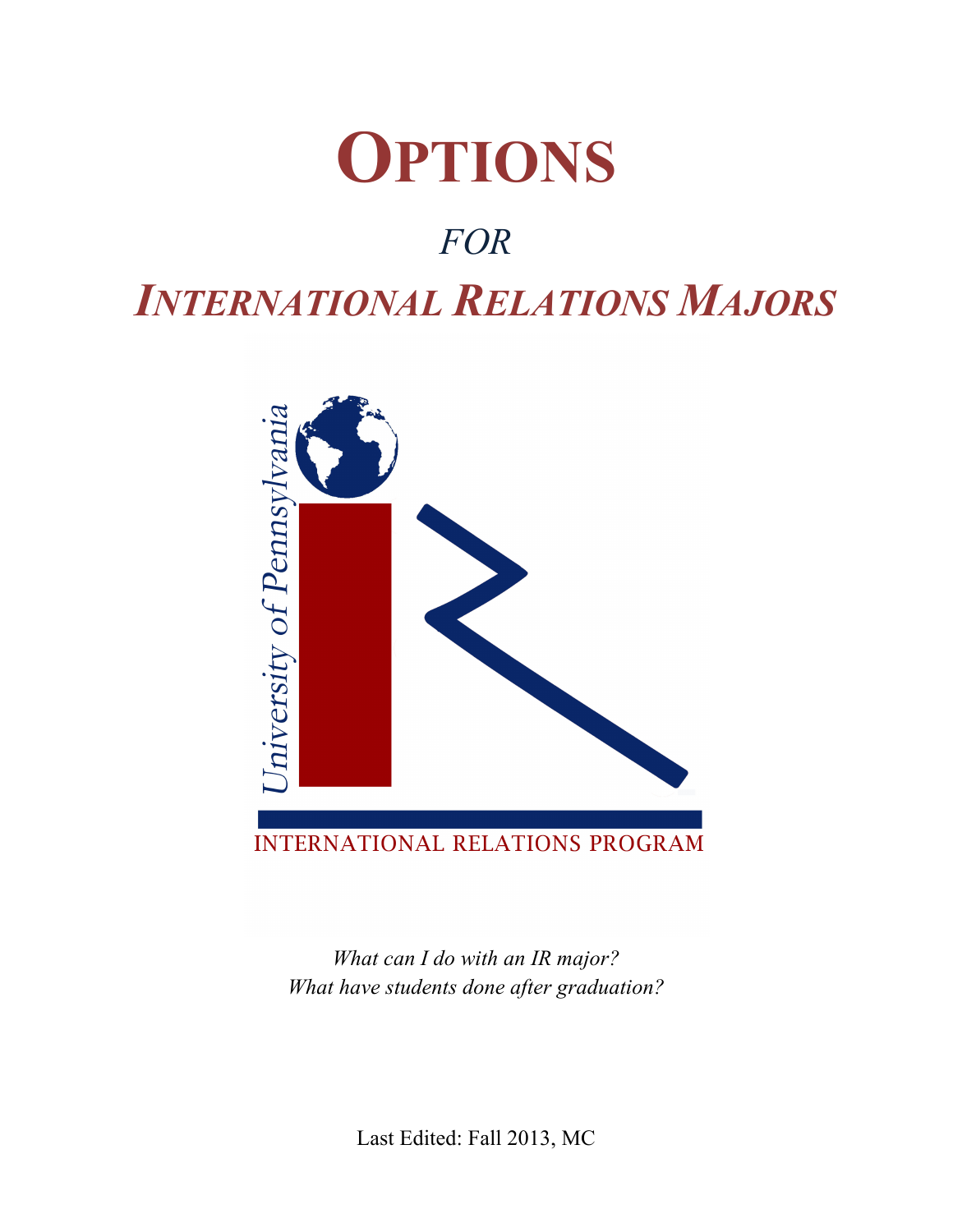# **CONTENTS**

| <b>INTRODUCTION</b>            |  |
|--------------------------------|--|
| <b>PRIVATE SECTOR</b>          |  |
| <b>GOVERNMENT</b>              |  |
| <b>GRADUATE SCHOOL</b>         |  |
| LAW                            |  |
| NON-PROFIT                     |  |
| SO WHAT SHOULD I BE DOING NOW? |  |
| <b>CAREER RESOURCES</b>        |  |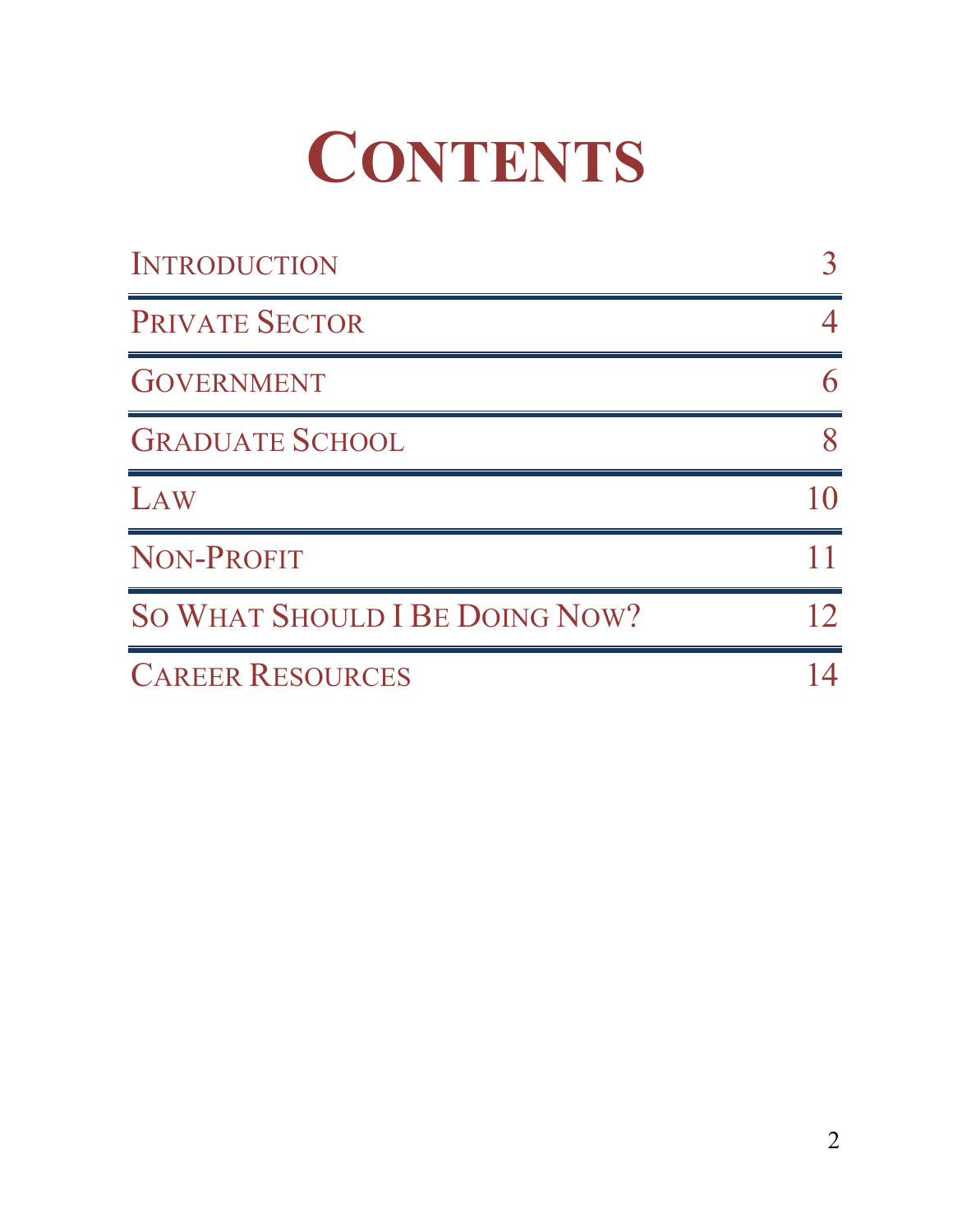#### **INTRODUCTION**

So you're thinking about majoring in international relations? You've read our program information and think it sounds like a fun, interesting, and challenging major – it could be the one that's right for you. Although one question is holding you back: "What exactly can I do with it?" After all, pre-med students go to medical school, while those concentrating in finance work for investment firms. Truth is there is no single path for a student of IR to follow. But herein lies one of the major's distinct advantages: an array of opportunities await you after graduation!

In this era of "globalization," there is great demand from business, government, and academia for people whom possess specialized knowledge of international affairs and "core" research, writing, and analysis abilities. Upon completing the International Relations Program's curriculum and senior thesis – the latter being the capstone of the IR major – not only will you possess these, you will have reached a level of proficiency in them that is unrivaled by your peers. The upshot: the IR major at Penn will challenge you to become the ideal candidate for the very career options this booklet outlines. Indeed, after reading through it, we hope you see that the real question here is not what options exist, but which of these to choose!

> Our very best wishes for your success, *The International Relations Program*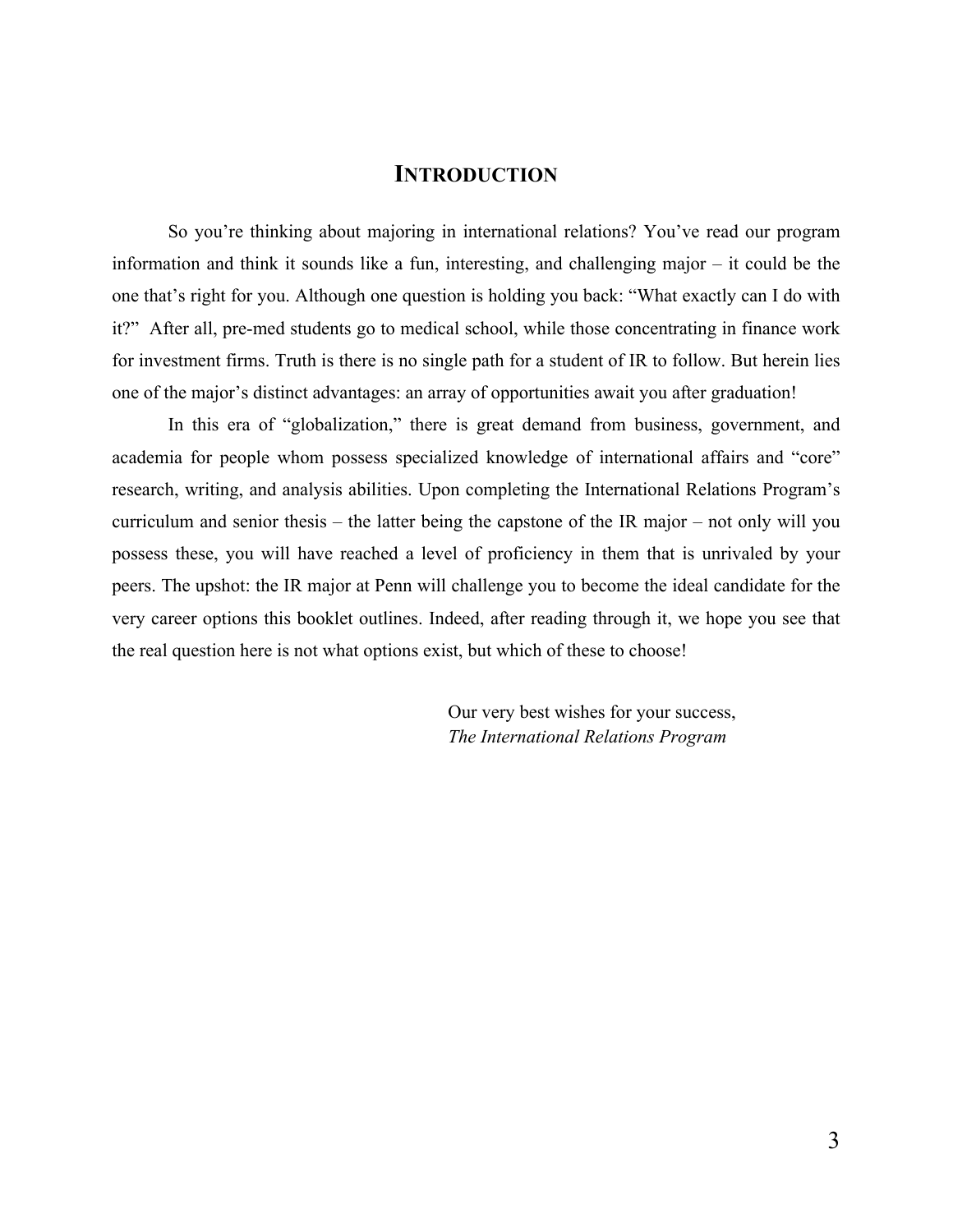#### **PRIVATE SECTOR**

#### **Overview**

With the onset of globalization, private sector firms are seeking to expand by attracting diverse, international clients. In this environment, there are many opportunities for students studying international relations to choose from. Positions involving marketing, sales, finance, operations, or strategic planning are widely available both home and abroad. So keep an eye-out for American companies with branches overseas, or foreign companies with subsidiaries located domestically.

Many IR majors in recent years have pursued options in business directly after graduation. They are often able to secure positions with top consulting and investment banking firms – such as Goldman Sachs, A.T. Kearney, KPMG, McKinsey, and Merrill Lynch – because of their prized communication and analytical skills.

In some cases, IR majors take positions overseas so as to apply and thereby enhance their knowledge of a country, region, issue, or language. Graduates are widely dispersed: from the United Kingdom, France, and Czech Republic, to China, Japan, Malaysia, India, and Brazil. Below is a sampling of areas within business where IR graduates have found success.<sup>\*</sup>

#### **Consulting**

Consultants make their careers by solving problems with techniques learned from special training. They help clients understand and / or mitigate problematic issues – from acute to chronic, profit maximization to sustainable development. Companies hire consultants not only for their critical thinking skills, but also for their objectivity. Such a quality lends credibility to research, analyzing data, preparing reports, and presenting findings.

#### **Research Analysis**

!!!!!!!!!!!!!!!!!!!!!!!!!!!!!!!!!!!!!!!!!!!!!!!!!!!!!!!

In today's world the ability to synthesize a vast amount data and draw meaningful conclusions is critical. Research analysts are individuals whose roles are designed specifically for this task.

<sup>\*</sup> Data from other universities has been pulled from the Association of Professional Schools of International Affairs *Career Opportunities in International Affairs*.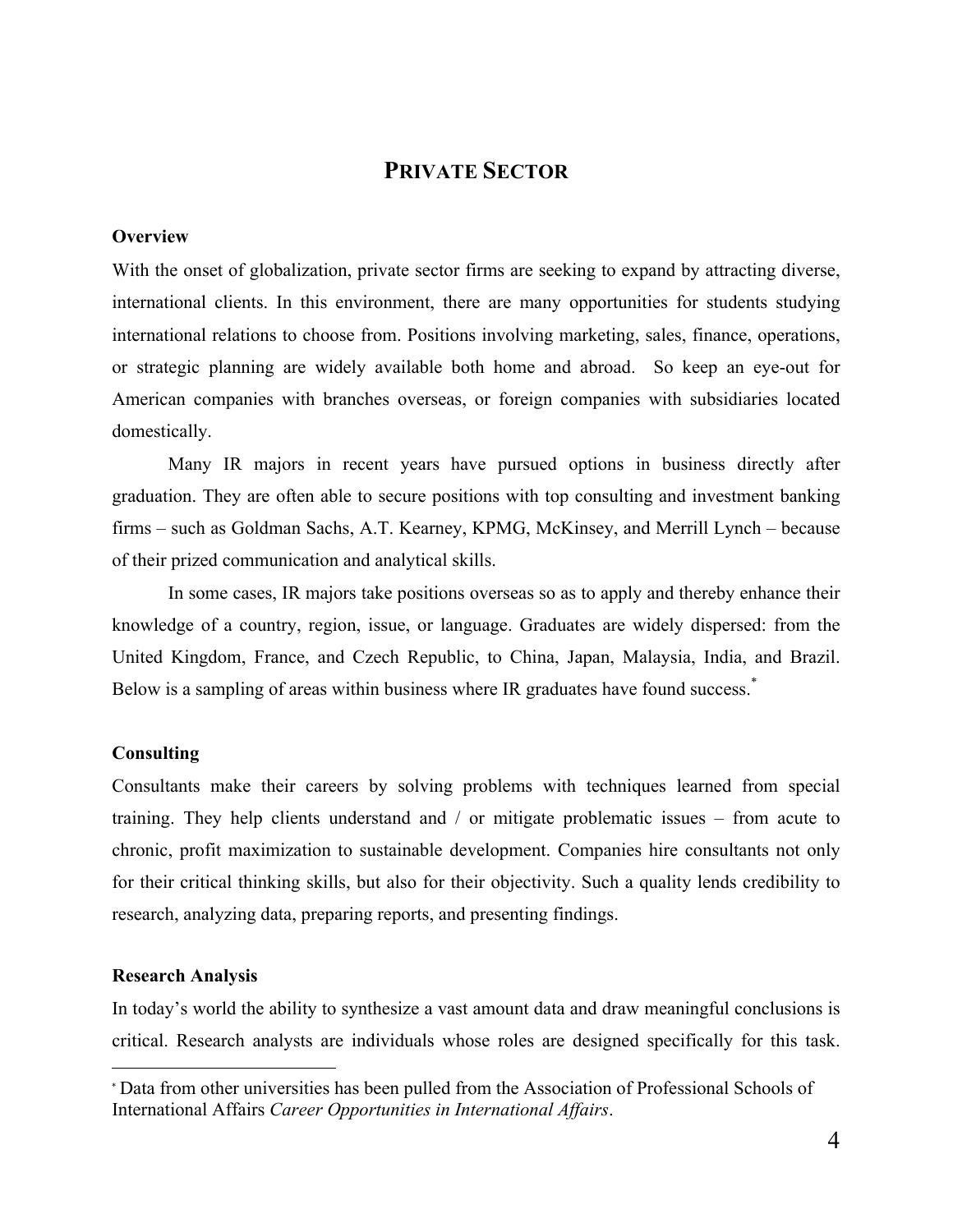They rely on talent in analysis to separate, refine, and articulate relevant information from proverbial chaff. Graduates of IR are employed as analysts in public and private sectors alike for entities such as intergovernmental organizations, investment banks, and "boutique" hedge funds.

An example of this kind of job is in political risk analysis – an emerging field that has attracted much attention as of late. It entails assessment of a country's political, financial, economic, and environmental dynamics in advising clients of levels of risk posed to particular investments or corporate interests.

| Year | <b>Position</b>                                        | <b>Corporation</b>                          |
|------|--------------------------------------------------------|---------------------------------------------|
| 2012 | Analyst                                                | Promontory Financial Group, LLC             |
| 2012 | Analyst                                                | <b>BlackRock</b>                            |
| 2012 | Analyst                                                | <b>Cornerstone Research</b>                 |
| 2012 | <b>Business Analyst</b>                                | <b>Deloitte Consulting LLP</b>              |
| 2012 | <b>Merchandise Planning</b><br><b>Business Analyst</b> | <b>Target Corporation</b>                   |
| 2012 | <b>Project Analyst</b>                                 | Expedia, Inc.                               |
| 2012 | <b>Corporate Development</b><br>Analyst                | <b>JP</b> Morgan                            |
| 2012 | <b>Research Analyst</b>                                | Fortress investment (Logan Circle Partners) |
| 2012 | Associate                                              | <b>Boston Consulting Group</b>              |
| 2012 | Associate                                              | <b>PricewaterhouseCoopers</b>               |
| 2012 | Associate                                              | <b>Avalere Health</b>                       |
| 2012 | Consultant                                             | Booz and Co.                                |
| 2012 | Consultant                                             | Alvarez & Marsal                            |
| 2012 | <b>Associate Consultant</b>                            | Bain & company                              |
| 2012 | <b>Business Consultant</b>                             | <b>IBM</b>                                  |
| 2012 | <b>Finance Associate</b>                               | Diageo                                      |
| 2012 | Utility player                                         | GameChanger                                 |
| 2012 | <b>Entry-level Trainee</b>                             | <b>Kit Capital</b>                          |

### **IR ALUMNI SURVEY**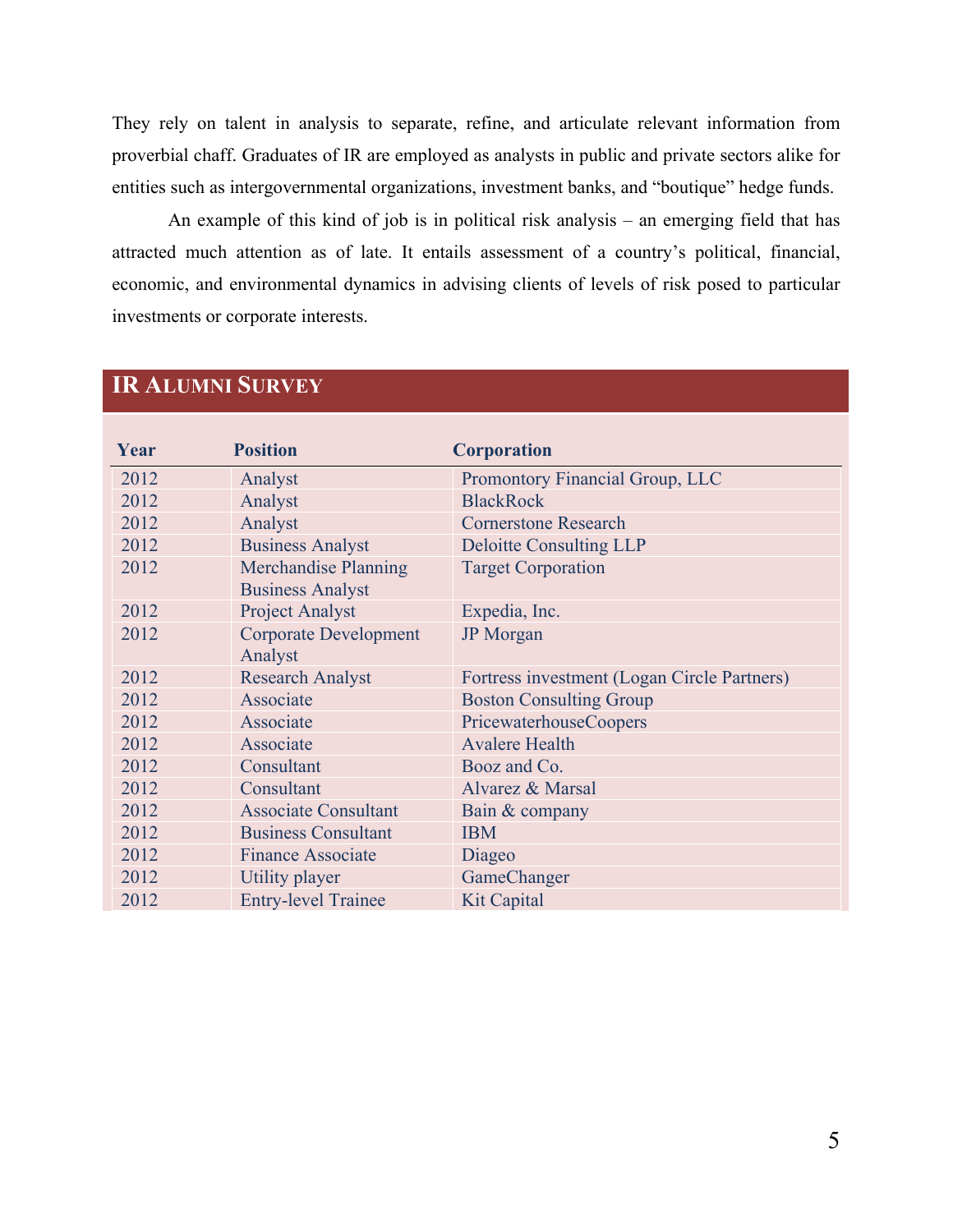#### **GOVERNMENT**

#### **Overview**

A sentiment all IR majors share is passion for international affairs. Therefore many of them choose to serve in government, military, or work in the arena of policy-making for contractors. As one may expect, the U.S. Department of State is the most sought-after employer for reasons of nationalism and the institution's prestige and ability to affect change. Students often apply to the Foreign Service with desire to see the world while being instrumental in the advancement of ties between the U.S. and foreign nations. And so a yearly ritual among many IR students is preparation for the Foreign Service Officer Test, the first step of the application process.

Beyond the State Department, IR grads have gone into positions with an array of government employers, including: the Department of Labor, Department of Justice, Federal Reserve Bank of New York, and various Congressional committees. Below are some areas within government where IR graduates have found success.

#### **Federal Government**

The US federal government is the largest employer in the United States and one of the first places IR graduates look to, as a number of agencies maintain an international affairs division. In some cases, federal employers recruit independently. Applicants therefore should view them as individual opportunities. But the hub for federal recruitment is USAJOBS.gov, which hosts with a myriad of postings. Alongside these, the site provides general information on working for government and the application processes; making it an essential resource for anyone seeking public service.

#### **Government Relations**

Government relations, colloquially known as "lobbying," is another way for IR graduates to work directly with government. A "lobbyist" is a representative who can speak to the interests of foreign governments, industries, firms, or interest groups. Individuals can also choose work for Political Action Committees – known as PACs – centered on issues and / or individuals.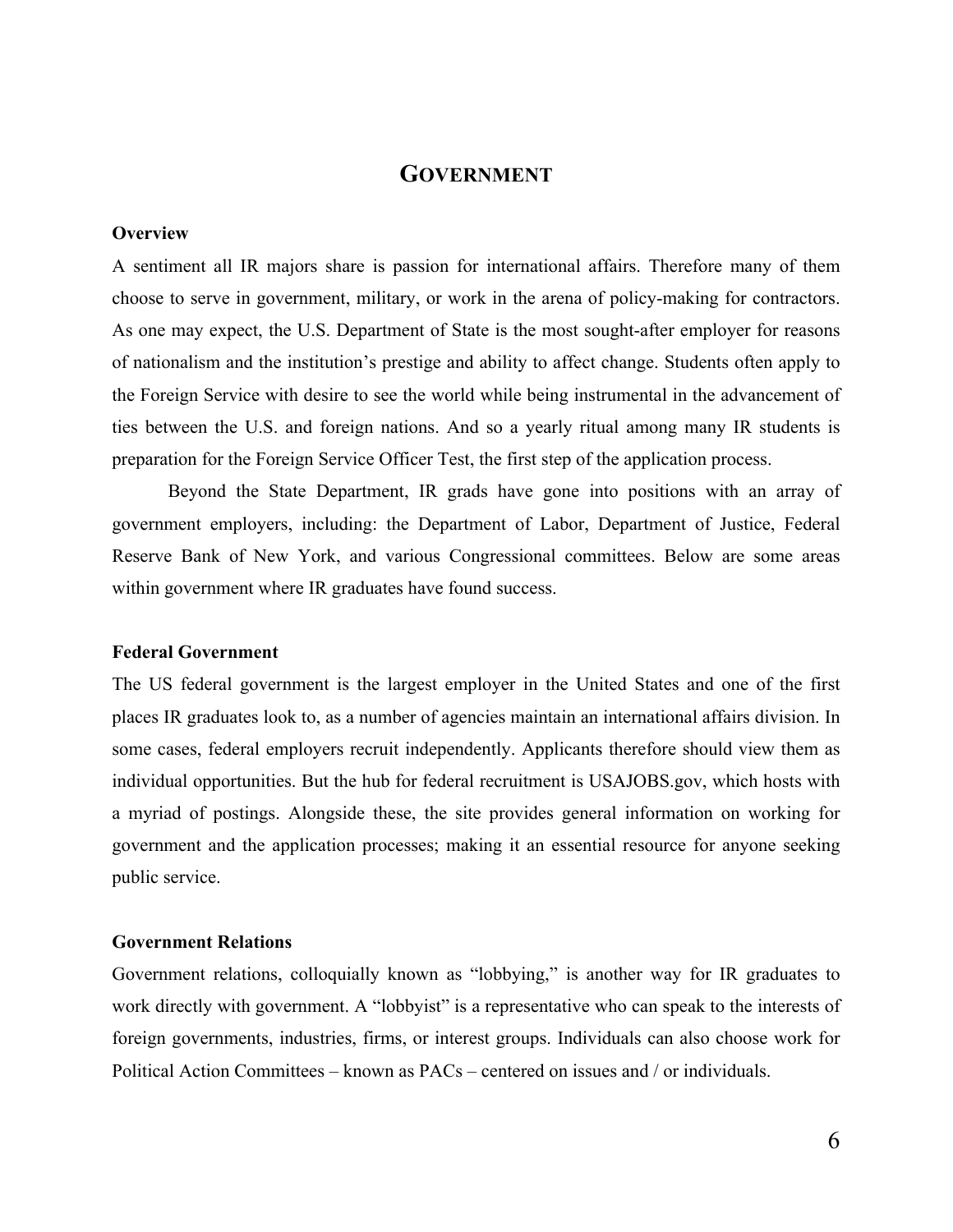#### **Capitol Hill**

Positions on Capitol Hill typically include working in one of the 535 Congressional offices or for legislative committees and ancillaries. Capitol Hill staffers often perform several functions while representing their officeholder. They respond to inquiries from the general public, conduct research, draft bills and public statements, and monitor upcoming events on the legislative calendar.

#### **Inter-Governmental Organizations (IGOs)**

Inter-governmental institutions are legally recognized transnational actors in global affairs. The number and influence of these organizations has been increasing ever since the end of the Cold War. Known as "IGOs," they are founded on a wide range of global issues, like ensuring regional security or facilitating international economic or environmental collaboration. The United Nations (UN), Association of South East Asian Nations (ASEAN), and the World Trade Organization (WTO) are just few examples.

| Year | <b>Position</b>                                       | <b>Corporation</b>                                               |
|------|-------------------------------------------------------|------------------------------------------------------------------|
| 2012 | Intern                                                | <b>White House NEC</b>                                           |
| 2007 | <b>Paralegal Specialist</b>                           | Department of Justice, Office of International<br><b>Affairs</b> |
| 2007 | Analyst                                               | Office of Naval intelligence                                     |
| 2006 | <b>Staff Assistant</b>                                | U.S. Senate Committee on the Judiciary                           |
| 2005 | <b>Field Representative</b>                           | Congressman Brad Sherman                                         |
| 2003 | <b>Staff Assistant</b>                                | <b>U.S. Senator Graham</b>                                       |
| 2003 | <b>Middle East Analyst</b>                            | Unitarian Universalist UN Office                                 |
| 2002 | Foreign Service Officer                               | U.S. Department of State                                         |
|      | $2nd$ Lieutenant in US Army                           | U.S. Army                                                        |
|      | Special Assistant to Secretary of<br>Commerce & Trade | Commonwealth of Virginia                                         |
|      | <b>Congressional Fellow</b>                           | Congressman Mike Honda's Office                                  |
|      | <b>State Representative</b>                           | <b>State of Texas</b>                                            |
|      | <b>Teaching Assistant</b>                             | <b>Embassy Of France</b>                                         |
|      | Researcher                                            | National Commission for Deepwater Horizon<br>Oil Spill           |
|      | <b>Research Associate</b>                             | <b>U.S. Commission on National Security</b>                      |
|      | <b>Intelligence Analyst</b>                           | U.S. Department of Defense                                       |

### **IR ALUMNI SURVEY**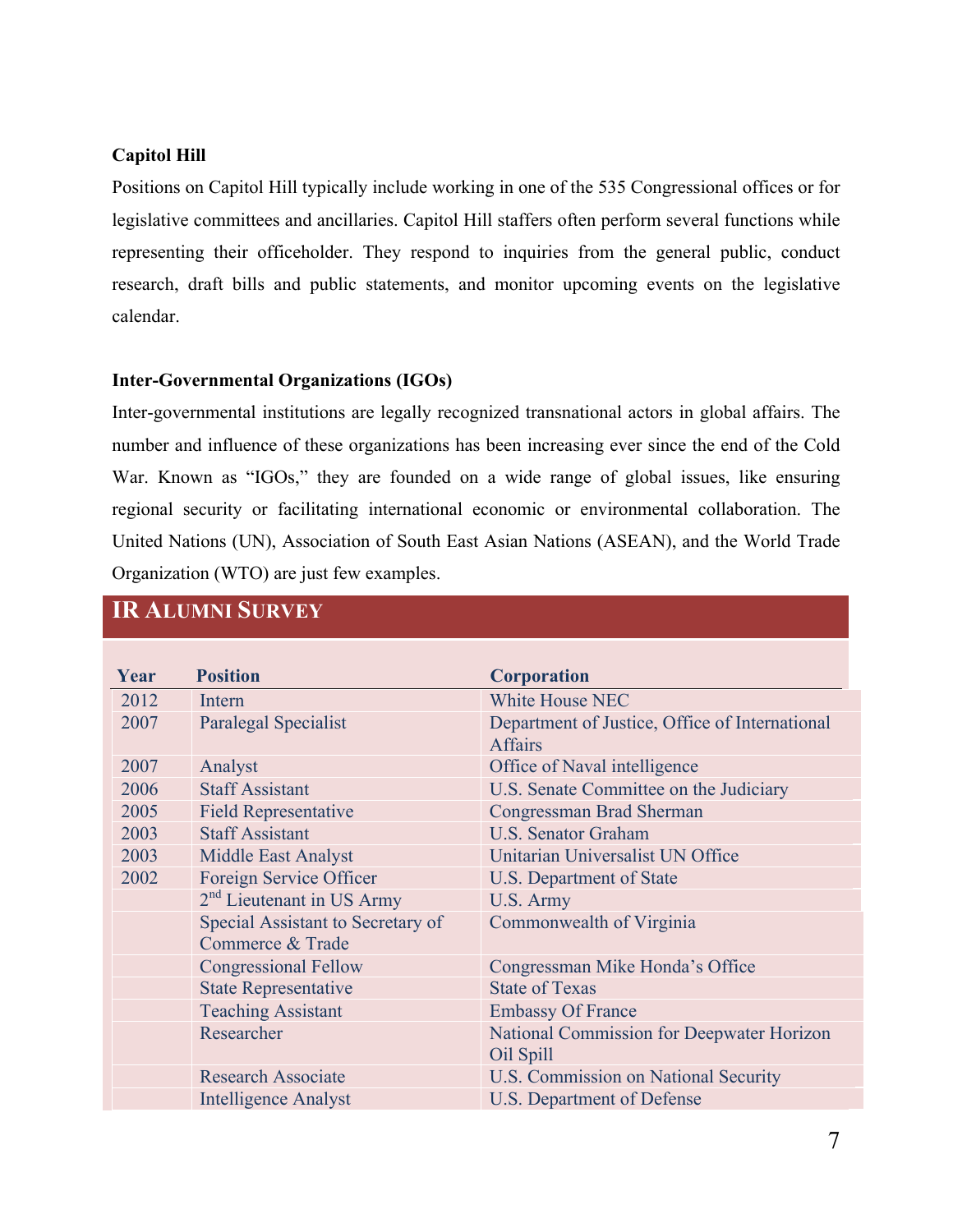#### **GRADUATE SCHOOL**

#### **Overview**

While most students choose to defer graduate school for a few years in preference for work experience, a majority eventually do return to academia to pursue advanced degrees in international relations disciplines: social sciences, economics, business, and law. This is not to say you are limited to such fields. Indeed, students have furthered their education in pre-med, language, veterinary, and even divinity programs.

Within the U.S., students attend such high-ranking schools as Harvard, Johns Hopkins SAIS, Georgetown SFS, University of California system, New York University, Duke, Boston University, and Northwestern.

Our majors have also leapt at the opportunity to study abroad, most commonly in Europe and Asia. Supporting these endeavors, some have notably national awards level, such as Fulbright Scholarships and Pickering Fellowships. Also not to be overlooked are award schemes offered by institutions directly or their native countries. Your rigorous training from Penn's IR Program makes you strong candidate for any award scheme conceivable. So while the notion of applying for national awards is understandably intimidating, rest assured you are qualified and deserving. You simply need to give yourself a chance by applying.

#### **Programs of Study**

Among the many subfields of study IR graduates can pursue, some popular programs include peace and conflict resolution, international security, and public policy.

#### **Scholarships**

Students looking to advance their studies of international relations will find a number of relevant scholarships, of which the U.S. Department of Education's Foreign Language and Area Studies Program and the State Department's Fulbright award are just two examples. Both of these provide undergraduate or graduates students with funding to undertake language training or conduct research abroad. For additional information on IR-related scholarships at http://www.upenn.edu/curf/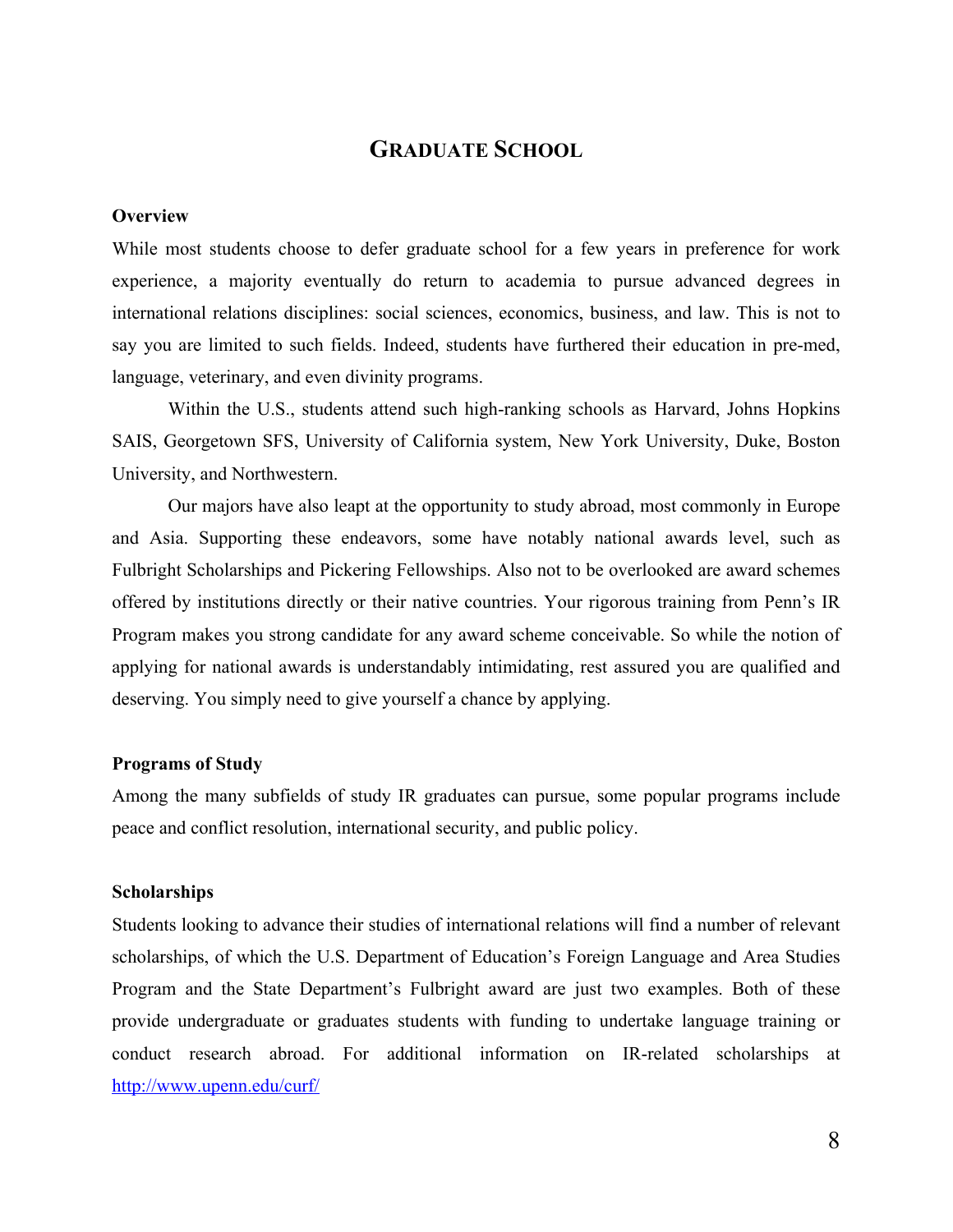## **IR ALUMNI SURVEY**

| Year | <b>Position</b>                             | <b>Institution</b>                                                     | <b>Location</b>     |
|------|---------------------------------------------|------------------------------------------------------------------------|---------------------|
| 2012 | Master of Public Policy                     | Harvard Kennedy School of<br>Government                                | Cambridge, MA       |
| 2012 | <b>Master of Public Policy</b>              | Georgetown University                                                  | Washington, D.C.    |
| 2012 | <b>Master in Security Studies</b>           | Georgetown University,<br><b>School of Foreign Service</b>             | Washington, D.C.    |
| 2007 | <b>Fulbright Fellowship</b>                 | <b>U.S. Department of State</b>                                        | Washington, D.C.    |
| 2006 | <b>Latin American Studies</b>               | <b>Stanford University</b>                                             | Stanford, CA        |
| 2006 | <b>Modern European History</b>              | <b>Cambridge University</b>                                            | England             |
| 2006 | MSc in Nonprofit / NGO<br>Leadership        | University of Pennsylvania                                             | Philadelphia, PA    |
| 2006 | <b>Business</b>                             | Monterey Institute of<br><b>International Studies</b>                  | Monterey, CA        |
| 2006 | <b>Asian Pacific Studies</b>                | <b>Graduate Institute of Peace</b><br>Studies, Kyung Hee<br>University | <b>South Korea</b>  |
| 2005 | MSc in Foreign Service                      | Georgetown University                                                  | Washington, D.C.    |
| 2005 | <b>Fulbright Scholar</b>                    | U.S. Department of state                                               | Turkey              |
| 2004 | <b>MSc in Development</b><br><b>Studies</b> | University of Cape Town                                                | <b>South Africa</b> |
| 2003 | MSc in International<br><b>Relations</b>    | <b>London School of Economics</b>                                      | England             |
| 2003 | <b>MA</b> in Political Science              | <b>Bar llan University</b>                                             | Israel              |
| 2002 | <b>MSc</b> in Social<br>Anthropology        | <b>Oxford University</b>                                               | England             |
| 2002 | <b>MSc</b> in International<br>Relations    | <b>London School of Economics</b>                                      | England             |
| 2002 | MSc in Political Sociology                  | <b>London School of Economics</b>                                      | England             |
| 2002 | PhD in Sociology                            | University of Michigan                                                 | Ann Arbor, MI       |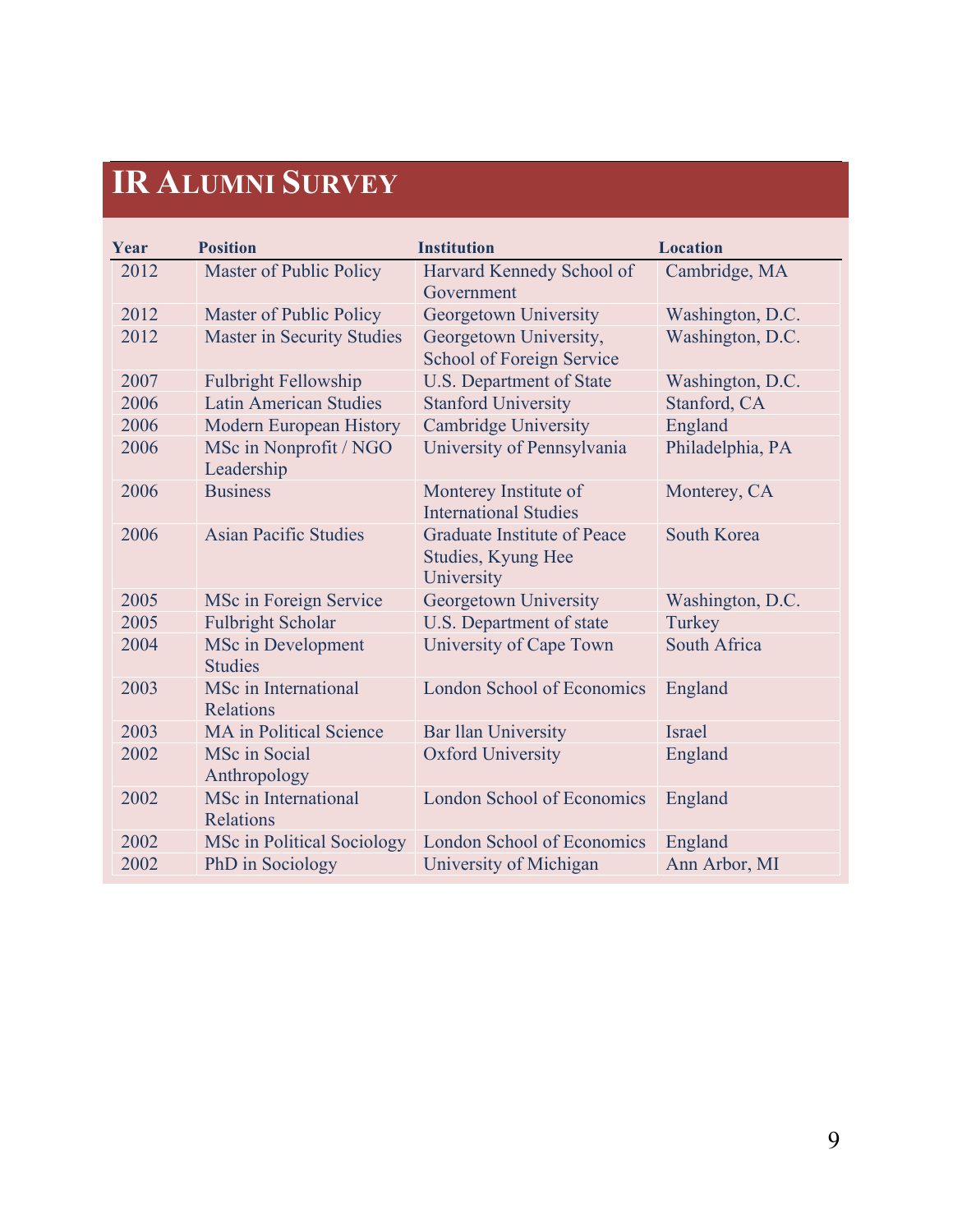#### **LAW**

#### **Overview**

Many of our graduates have chosen to continue their education in law school. IR majors are well-rounded, intelligent, and skilled candidates for highly-ranked programs, which include: Penn, Harvard, Cornell, and Columbia.

Since law schools are increasingly competitive and value experience, many of our majors work in the field immediately after graduation. Many get offers in New York City and Washington D.C. for private firms. Public law opportunities are also attractive, with graduates taking positions with, for example, the Department of Justice and the New York County District Attorney's Office. Naturally, majoring in IR also facilitates those interested in gaining experience abroad.

| IIN AUJUMINI DUNYEI |                                   |                                                |  |
|---------------------|-----------------------------------|------------------------------------------------|--|
| Year                | <b>Position</b>                   | <b>Institution</b>                             |  |
| 2012                | Paralegal                         | Ward, Greenberg, Heller, & Reidy, LLP          |  |
| 2012                | <b>Law Student</b>                | Columbia Law School                            |  |
| 2012                | <b>Law Student</b>                | <b>Cornell University</b>                      |  |
| 2012                | <b>Legal Assistant</b>            | Spiegel and McDiarmid, LLP                     |  |
| 2012                | Corporate Finance Legal Assistant | Sullivan & Cromwell, LLP                       |  |
| 2012                | <b>Litigation Legal Assistant</b> | Sullivan & Cromwell, LLP                       |  |
| 2007                | <b>Law Student</b>                | University of Pennsylvania                     |  |
| 2007                | <b>Law Student</b>                | New York University                            |  |
| 2006                | <b>Law Student</b>                | <b>Harvard University</b>                      |  |
| 2006                | <b>Law Student</b>                | George Washington University                   |  |
| 2006                | <b>Law Student</b>                | University of Maryland                         |  |
| 2006                | <b>Law Student</b>                | University of Virginia                         |  |
| 2006                | <b>International Law Student</b>  | <b>Ecole Des Hautes Etudes Internationales</b> |  |
| 2006                | <b>Law Student</b>                | <b>Syracuse University</b>                     |  |
| 2006                | Paralegal                         | Cooper Levenson, LLP                           |  |
| 2006                | Legal assistant                   | Skadden, Arps, Slate, Meagher, & Flom          |  |

#### **ID ALUMNI SURVEY**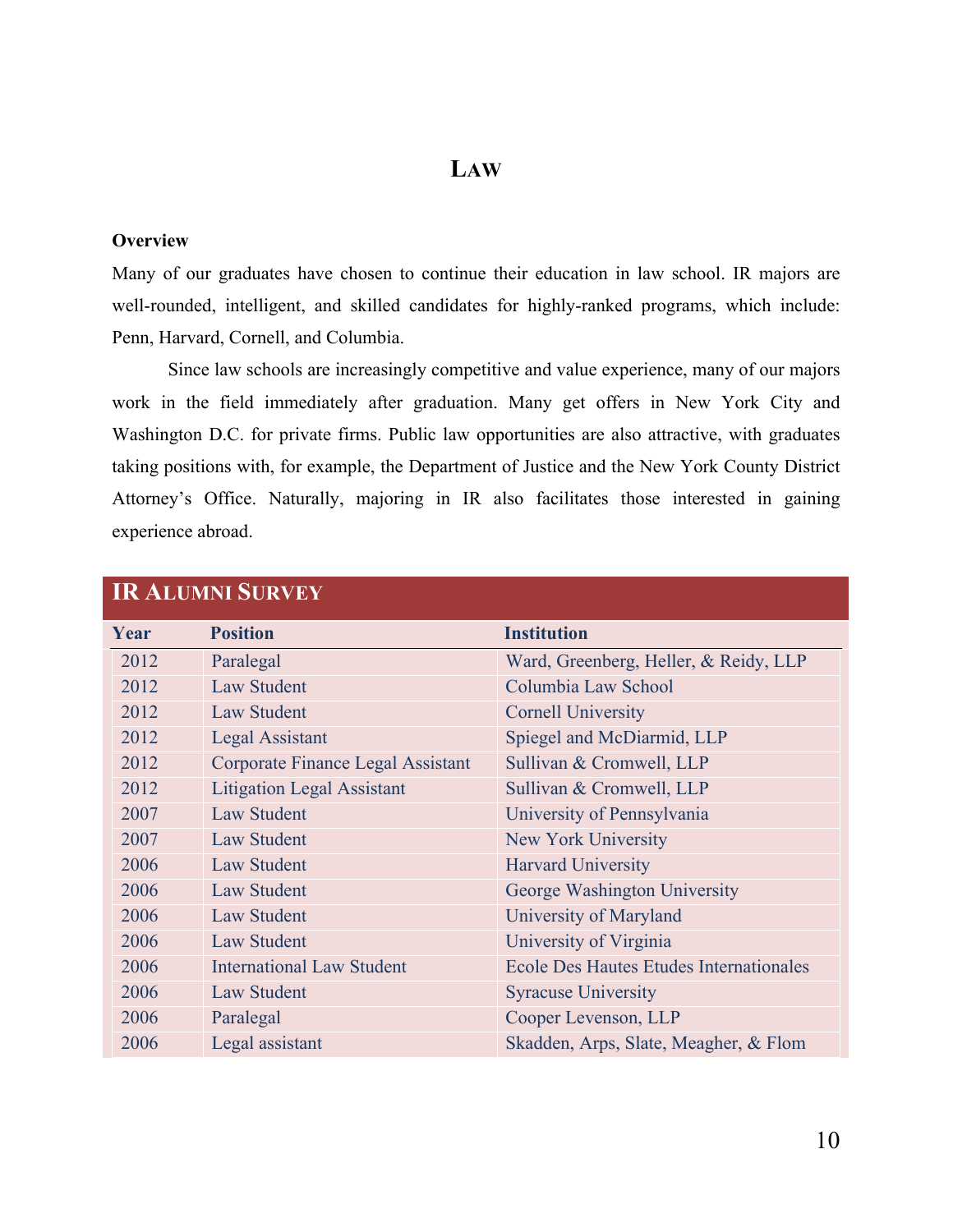#### **NON-PROFIT**

#### **Overview**

IR majors are well-suited to apply their unique undergraduate experience to all kinds of nonprofit organizations in various locales and positions. Many choose this path to dedicate themselves to causes ranging from humanitarian aid to curbing nuclear proliferation. They may work for think tanks in D.C., researching solutions for global security or development issues. In some cases, they are stationed "on the ground" – providing critically-needed social services to the local population. Either way, they will continuously rely on their knowledge and training from completing the IR curriculum and senior thesis.

Also not to be overlooked, teaching is a popular choice among IR graduates. Over the years many of our students have worked with the JET Program teaching English in Japan or other programs all over the world. Others have chosen to serve at home through Teach for America.

| <b>IR ALUMNI SURVEY</b> |                                 |                               |                  |
|-------------------------|---------------------------------|-------------------------------|------------------|
| Year                    | <b>Position</b>                 | <b>Institution</b>            | <b>Location</b>  |
| 2012                    | <b>Assistant Director for</b>   | <b>International Humanity</b> | Nakuru, Kenya    |
|                         | <b>Operations and Logistics</b> | Foundation                    |                  |
| 2012                    | Project Associate               | <b>IDinsight</b>              | Lusaka, Zambia   |
| 2012                    | Missionary                      | Athletes in Action            | Nairobi, Kenya   |
| 2012                    | <b>Site Coordinator</b>         | <b>LIFT</b>                   | Boston, MA       |
| 2012                    | Teacher                         | <b>Teach for America</b>      | Miami, FL        |
| 2012                    | <b>Teaching Fellow</b>          | <b>Teach for China</b>        | Yunnan, China    |
| 2012                    | <b>English Teaching</b>         | University of Hong Kong       | <b>Hong Kong</b> |
|                         | <b>Assistant</b>                |                               |                  |
| 2012                    | <b>Public Health Program</b>    | Hope for Haiti                | Les Cayes, Haiti |
|                         | Manager                         |                               |                  |
| 2005                    | Teacher                         | <b>NYC Teaching Fellows</b>   | New York, NY     |
| 2005                    | <b>Grant Management</b>         | Aga Khan Development          | New York, NY     |
|                         |                                 | <b>Network</b>                |                  |
| 2004                    | <b>Client Services</b>          | <b>ACCION New Mexico</b>      | Washington, D.C. |
|                         | Coordinator                     | (AmeriCorps VISTA)            |                  |
| 2003                    | Correspondent                   | Oil and Gas Eurasia           | Moscow, Russia   |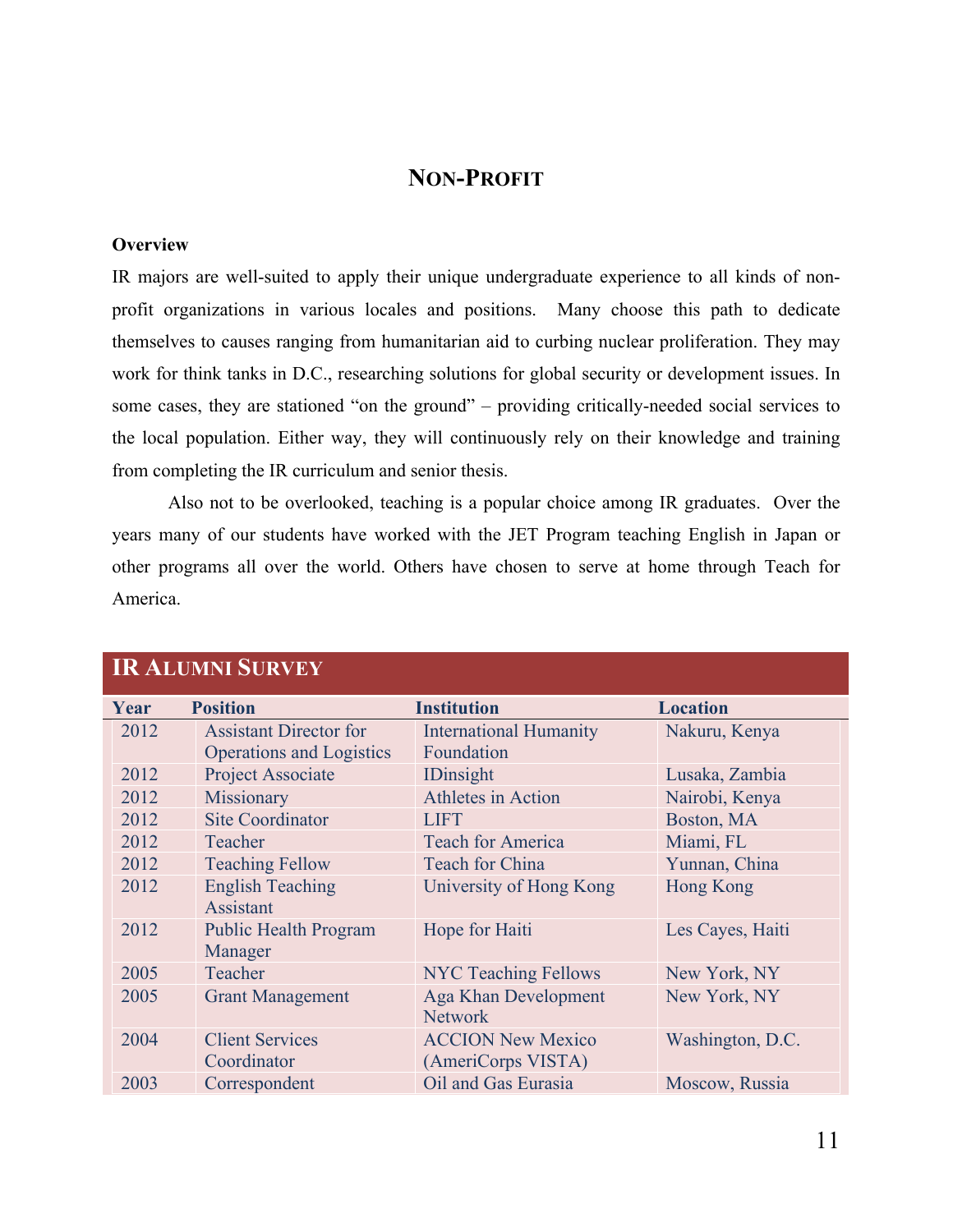#### **SO WHAT SHOULD I BE DOING NOW?**

You can start working toward the career of your dreams now – irrespective of your class standing. The key word is "*engagement*." Starting with Penn's resources, under and upperclassmen alike may seek guidance from the various services offered here, at Penn. Of these are the Career Service and Fox Leadership Program. Furthermore, the Alumni Relations Office will often host "meet and greet" events attended by Penn alumni. You can also get in touch with alumni through email using the Career Service's PACnet, a network of graduates willing to offer advice.

To keep abreast of events as they are posted, you need to be proactive. First thing's first: request to be added to the listservs of relevant programs and departments on campus. You should try to engage with the university community by attending as many events as reasonable. Some of these may not be overtly premised by "career development." But by simply attending, you will absorb lessons from world-leading experts based at, and visiting, Penn. Furthermore, building the confidence necessary to approach speakers with questions is essential practice in accomplishing your goals. Speakers, after all, enjoy interacting with curious and driven students.

The IR Program hosts several extracurricular clubs and activities that serve to broaden your knowledge and perspective beyond the confines of a classroom. You are welcome to participate in as many of the following as you wish: the International Relations Undergraduate Student Association (IRUSA), the Epsilon Chapter of Sigma Iota Rho (Penn's chapter of the Honor Society for International Studies), or play a role on the committee that annually produces the premier undergraduate publication in international affairs, Sigma Iota Rho's *Journal of International Relations*. By participating in any of the aforementioned, you are constructively working on skills that will be demanded of you in your professional life. Perhaps even more, you most certainly will have fun working with peers, whom hold similar passions and interests in producing a result, collectively, you can feel proud of.

Last but not least, you should take advantage of what the IR Program itself offers. If your interest is in, say, international security, then take a specialized class on a particular aspect of the topic. The IR Program routinely offers two classes that speak to directly to this area: political risk analysis and counterintelligence, both of which are taught by Co-Director of the Program,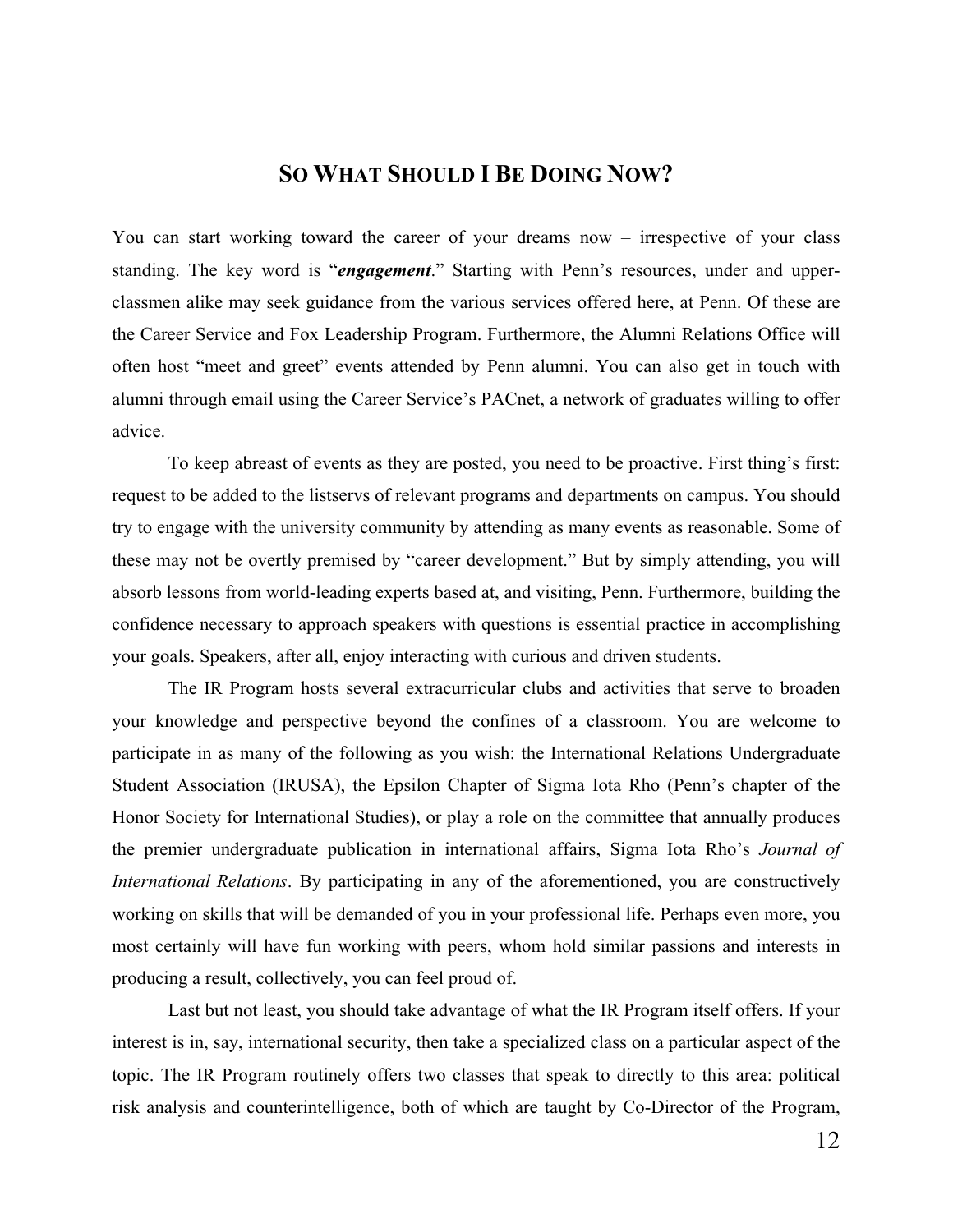Dr. Frank Plantan. Furthermore the Program carefully maintains an internship database pertinent to a variety of career paths. This is accessible through our website (https://www.sas.upenn.edu/irp/), using your PennKey. Alternatively a hardcopy may be located in the IR Office in 635 Williams Hall. And if you wish to drop-in sometime: call us at 215.898.0452 to book an appointment with an advisor. Advising is the hallmark of the IR Program. We would be delighted to meet and speak with you in-person for bespoke advice on how you can unlock your goals at Penn and beyond.